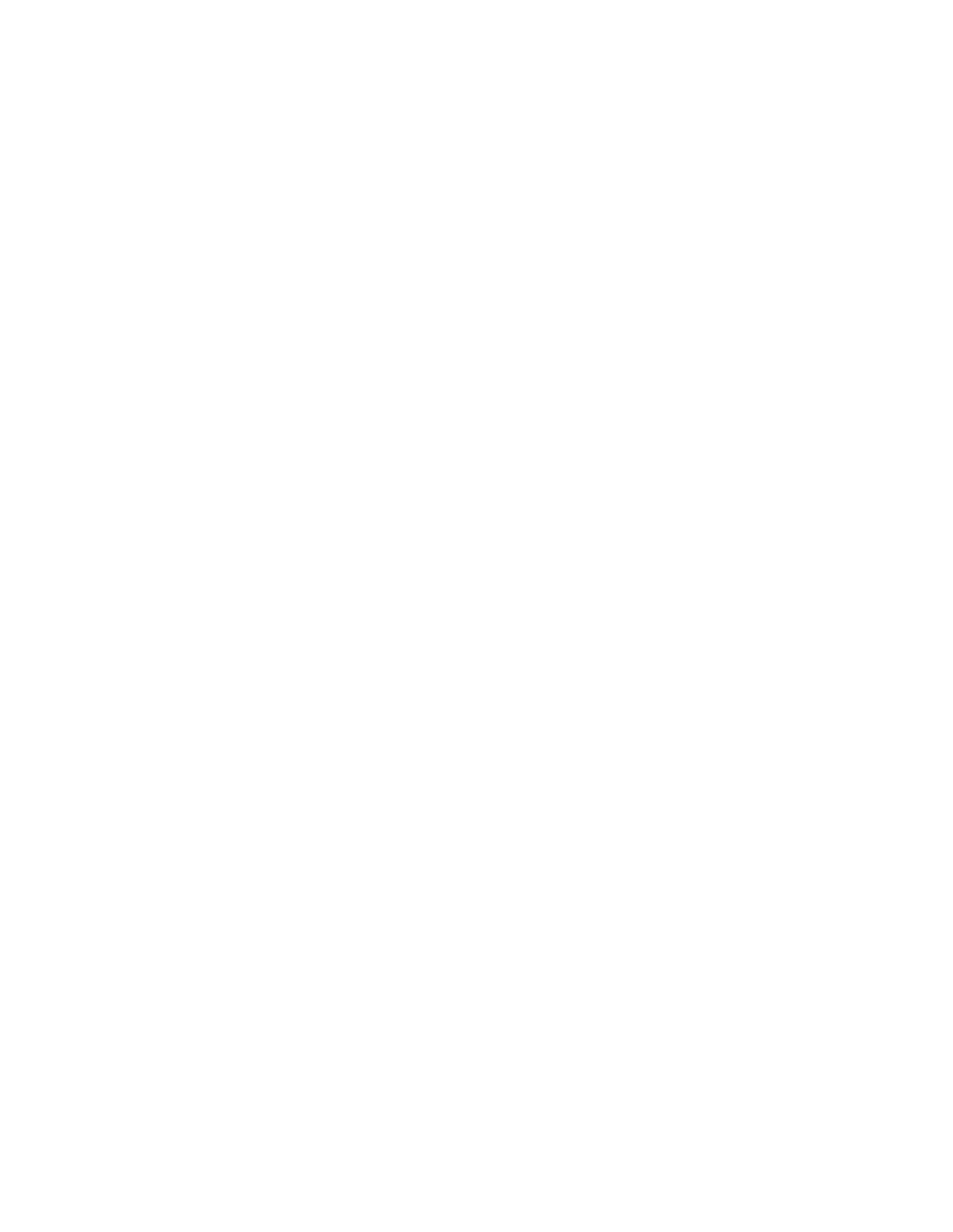#### **Table of Contents**

#### **Page**

| Chapter 3. Public Transit Services, Other Public Transportation Services,        |  |
|----------------------------------------------------------------------------------|--|
|                                                                                  |  |
|                                                                                  |  |
|                                                                                  |  |
|                                                                                  |  |
| Human Services Transportation Services in the Northern Subregion  3-21           |  |
|                                                                                  |  |
| Human Services Transportation Services in the Southern Subregion3-33             |  |
|                                                                                  |  |
|                                                                                  |  |
|                                                                                  |  |
|                                                                                  |  |
|                                                                                  |  |
|                                                                                  |  |
|                                                                                  |  |
|                                                                                  |  |
|                                                                                  |  |
| Chapter 5.                                                                       |  |
|                                                                                  |  |
|                                                                                  |  |
|                                                                                  |  |
|                                                                                  |  |
| Chapter 6.                                                                       |  |
| Introduction                                                                     |  |
| Regional Transportation Services, Service Gaps and Redundancies, Unmet Needs 6-1 |  |
|                                                                                  |  |
|                                                                                  |  |
|                                                                                  |  |
|                                                                                  |  |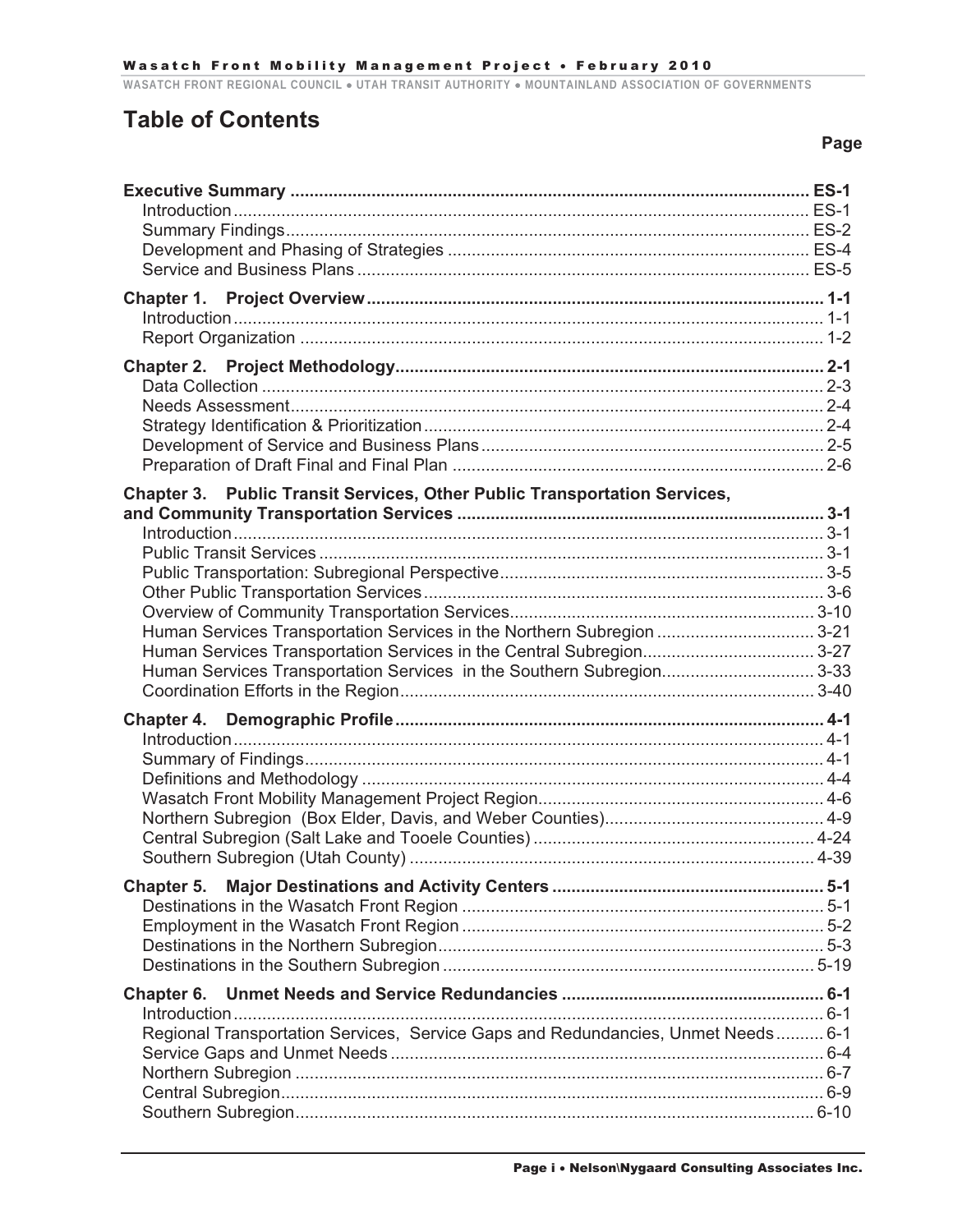Wasatch Front Mobility Management Project • February 2010

WASATCH FRONT REGIONAL COUNCIL  $\bullet$  UTAH TRANSIT AUTHORITY  $\bullet$  MOUNTAINLAND ASSOCIATION OF GOVERNMENTS

#### **Table of Contents**

| Chapter 8. Service and Business Plans of Prioritized Strategies 8-1 |  |
|---------------------------------------------------------------------|--|
|                                                                     |  |
| Service and Business Plans for Strategy 1:                          |  |
|                                                                     |  |
| Service and Business Plans for Strategy 2A1: Sharing Resources:     |  |
|                                                                     |  |
| Service and Business Plan for Strategy 2A2: Sharing Resources:      |  |
|                                                                     |  |
| Service and Business Plan for Strategy 2B:                          |  |
|                                                                     |  |
|                                                                     |  |
| Service and Business Plan for Strategy 3:                           |  |
|                                                                     |  |

#### **Appendix A. Stakeholder / Public Involvement Documentation**

- **Appendix B. Annotated Literature Review**
- **Appendix C. The Stakeholder Interview Guide and Summary of Stakeholder Interviews**
- **Appendix D. Survey Instrument and Survey Summary**
- **Appendix E. Description of Inventoried Community Transportation Programs/Services**
- **Appendix F. List of Major Destinations and Activity Centers**
- **Appendix G. Detailed Descriptions of Individual Strategies**
- **Appendix H. Suggestions for a Statewide Coordination Framework**

**Page**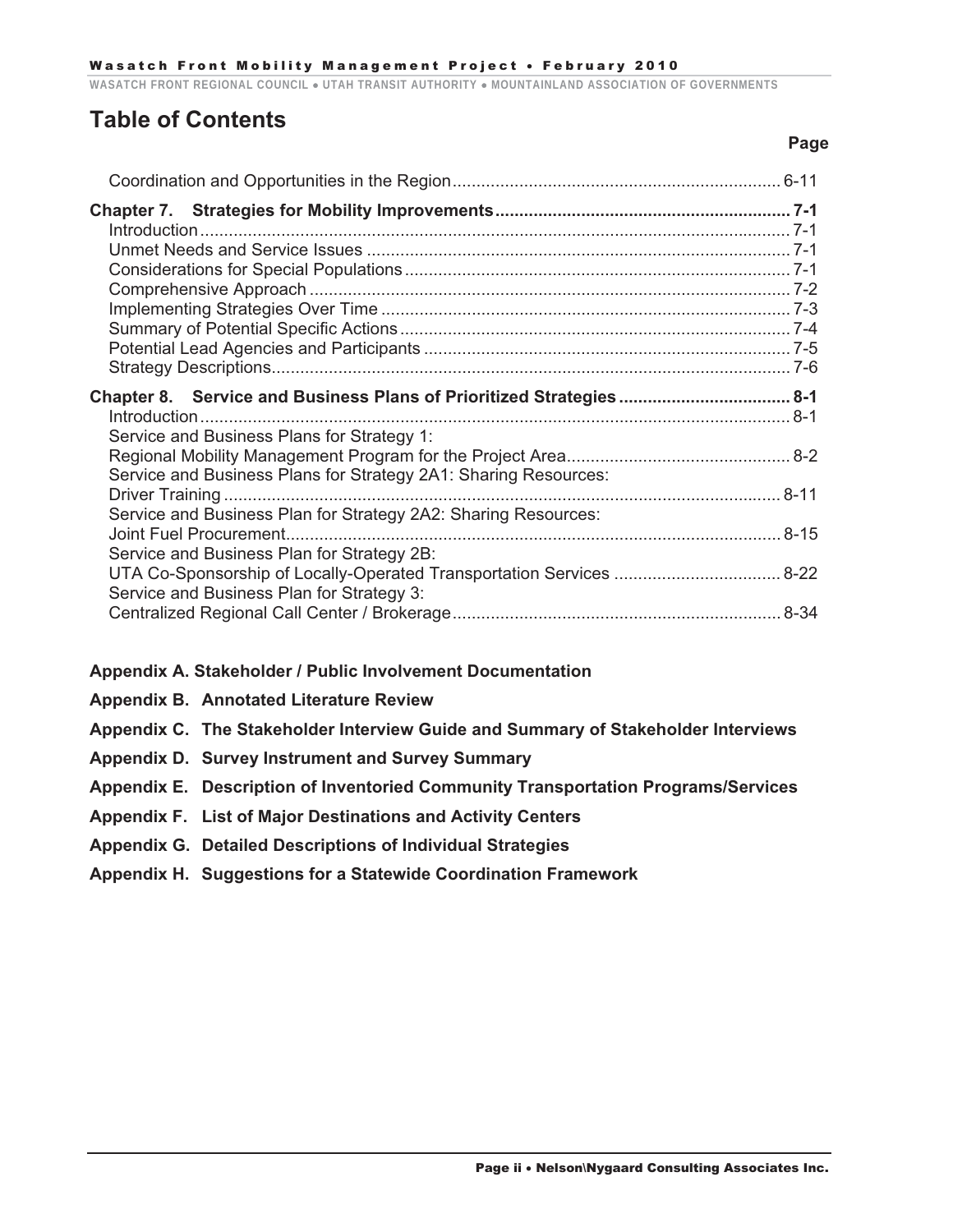#### **Table of Figures**

| Figure 2-1<br>Figure 2-2 |                                                                         |  |
|--------------------------|-------------------------------------------------------------------------|--|
| Figure 3-1               |                                                                         |  |
| Figure 3-2               |                                                                         |  |
| Figure 3-3               |                                                                         |  |
| Figure 3-4               |                                                                         |  |
| Figure 3-5               | Service Areas of Regional Human Services Transportation Providers 3-14  |  |
| Figure 3-6               |                                                                         |  |
| Figure 3-7               | Service Areas of Northern Subregion Human Services                      |  |
|                          |                                                                         |  |
| Figure 3-8               | Human Services Transportation Providers in the Northern Subregion  3-24 |  |
| Figure 3-9               | Service Areas of Central Subregion Human Services                       |  |
|                          |                                                                         |  |
| Figure 3-10              | Human Services Transportation Providers in the Central Subregion 3-30   |  |
| Figure 3-11              | Service Areas of the Southern Subregion                                 |  |
|                          |                                                                         |  |
| Figure 3-12              | Humans Services Transportation Providers in the Southern Subregion 3-35 |  |
|                          |                                                                         |  |
| Figure 4-1               |                                                                         |  |
| Figure 4-2               |                                                                         |  |
| Figure 4-3               |                                                                         |  |
| Figure 4-4               | Older Adults as Percentage of Total Population in the                   |  |
|                          |                                                                         |  |
| Figure 4-5               | Persons with Disabilities as Percentage of                              |  |
|                          |                                                                         |  |
| Figure 4-6               | Persons with Low Income as Percentage of                                |  |
|                          |                                                                         |  |
| Figure 4-7               | Composite Needs Index by Block Group: Wasatch Region 4-8                |  |
| Figure 4-8               | Target Populations in Box Elder, Davis, and Weber Counties 4-9          |  |
| Figure 4-9               | Population changes in Box Elder, Davis, and Weber Counties  4-10        |  |
| Figure 4-10              | Number of Older Adults by Block Group in Box Elder,                     |  |
|                          |                                                                         |  |
| Figure 4-11              | Density of Older Adults by Block Group in Box Elder, Davis,             |  |
|                          |                                                                         |  |
| Figure 4-12              | Number of Older Adults (65+) by Block Group in Box Elder,               |  |
|                          | Davis, and Weber Counties                                               |  |
| Figure 4-13              | Older Adults (65+) per Square Mile by Block Group in Box Elder,         |  |
|                          |                                                                         |  |
| Figure 4-14              | Number of Persons with Disabilities by Block Group in Box Elder,        |  |
|                          |                                                                         |  |
| Figure 4-15              | Density of Persons with Disabilities by Block Group in Box Elder,       |  |
|                          |                                                                         |  |
| Figure 4-16              | Number of Persons with Disabilities by Block Group in Box Elder,        |  |
|                          |                                                                         |  |
| Figure 4-17              | Persons with Disabilities per Square Mile by Block Group in Box Elder,  |  |
|                          |                                                                         |  |
|                          |                                                                         |  |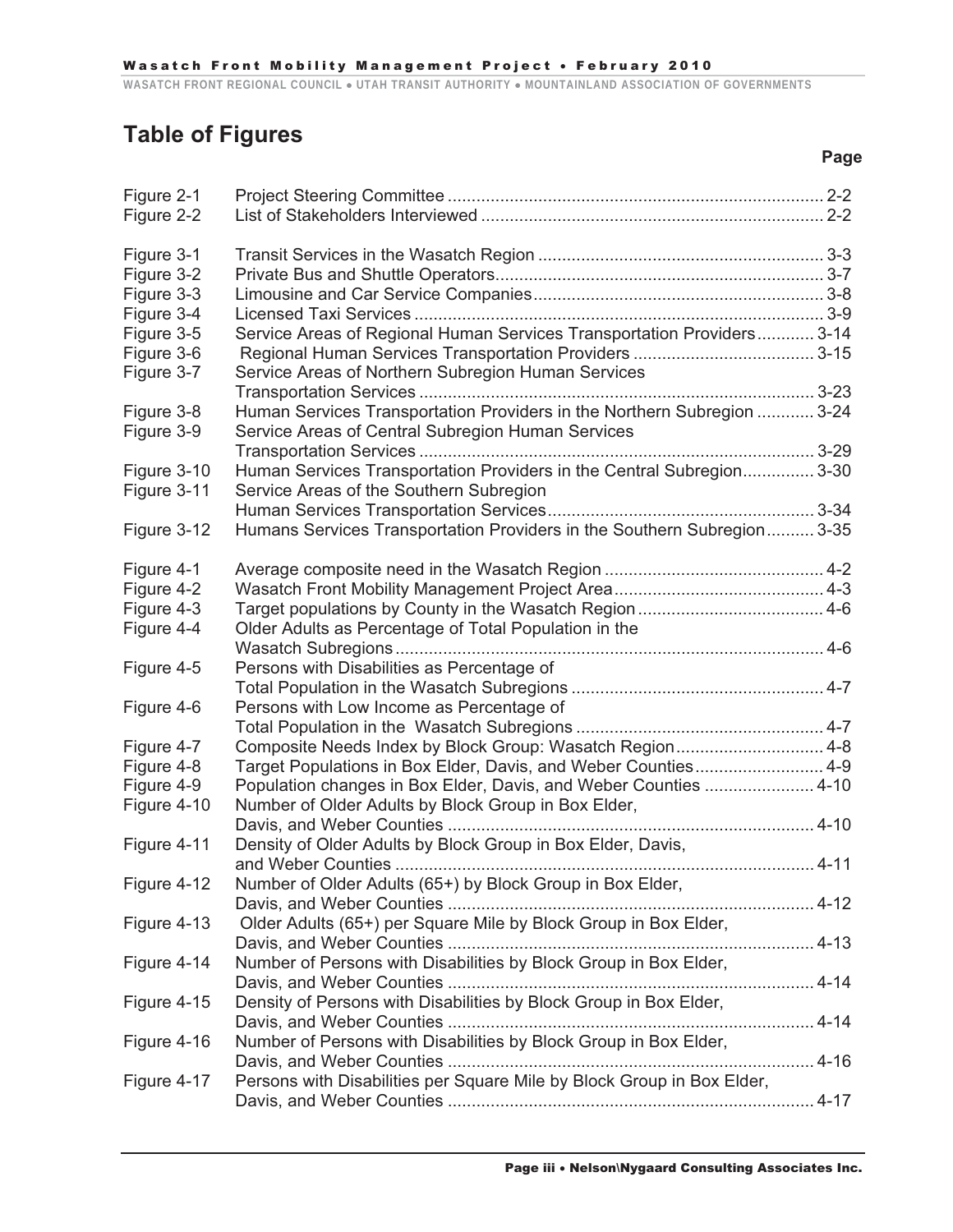#### **Table of Figures**

| Figure 4-18 | Number of Persons with Low Income by Block Group in Box Elder,               |          |
|-------------|------------------------------------------------------------------------------|----------|
| Figure 4-19 | Density of Persons with Low Income by Block Group in Box Elder,              |          |
| Figure 4-20 | Number of Persons with Low Income by Block Group - Box Elder,                |          |
|             |                                                                              | $4 - 20$ |
| Figure 4-21 | Persons with Low Income per Square Mile by Block Group - Box Elder,          |          |
| Figure 4-22 | Block groups with highest density of target populations in Box Elder,        |          |
| Figure 4-23 | Composite Needs Index for Box Elder, Davis, and Weber Counties  4-23         |          |
| Figure 4-24 |                                                                              |          |
| Figure 4-25 | Population Changes in Salt Lake and Tooele Counties4-25                      |          |
| Figure 4-26 | Number of Older Adults by Block Group in Salt Lake and Tooele Counties 4-26  |          |
| Figure 4-27 | Density of Older Adults by Block Group in Salt Lake and Tooele Counties 4-26 |          |
| Figure 4-28 | Number of Older Adults (65+) by Block Group in Salt Lake and                 |          |
|             |                                                                              | $4 - 27$ |
| Figure 4-29 | Older Adults (65+) per Square Mile by Block Group in Salt Lake               | $4 - 28$ |
| Figure 4-30 | Number of Persons with Disabilities by Block Group in Salt Lake              |          |
|             |                                                                              | $4 - 29$ |
| Figure 4-31 | Density of Persons with Disabilities by Block Group in Salt Lake             |          |
|             |                                                                              | $4 - 30$ |
| Figure 4-32 | Number of Persons with Disabilities by Block Group in Salt Lake              |          |
|             |                                                                              | $4 - 31$ |
| Figure 4-33 | Persons with Disabilities per Square Mile by Block Group in Salt Lake        | $.4-32$  |
| Figure 4-34 | Number of Persons with Low Income by Block Group in Salt Lake                |          |
|             |                                                                              | $4 - 33$ |
| Figure 4-35 | Density of Persons with Low Income by Block Group in Salt Lake               |          |
|             |                                                                              | $4 - 33$ |
| Figure 4-36 | Number of Persons with Low Income by Block Group in Salt Lake                |          |
|             |                                                                              | $4 - 35$ |
| Figure 4-37 | Persons with Low Income per Square Mile by Block Group in Salt Lake          |          |
|             |                                                                              |          |
| Figure 4-38 | Block groups with highest density of target populations in                   |          |
|             |                                                                              |          |
| Figure 4-39 | Composite Needs Index for Salt Lake and Tooele Counties  4-38                |          |
| Figure 4-40 |                                                                              |          |
| Figure 4-41 |                                                                              |          |
| Figure 4-42 |                                                                              |          |
| Figure 4-43 |                                                                              |          |
| Figure 4-44 | Number of Older Adults (65+) by Block Group in Utah County 4-42              |          |
| Figure 4-45 | Older Adults (65+) per Square Mile by Block Group - Utah County  4-43        |          |
| Figure 4-46 | Number of Persons with Disabilities by Block Group in Utah County  4-44      |          |
| Figure 4-47 | Density of Persons with Disabilities by Block Group in Utah County  4-44     |          |
| Figure 4-48 | Number of Persons with Disabilities by Block Group in Utah County  4-46      |          |

**Page**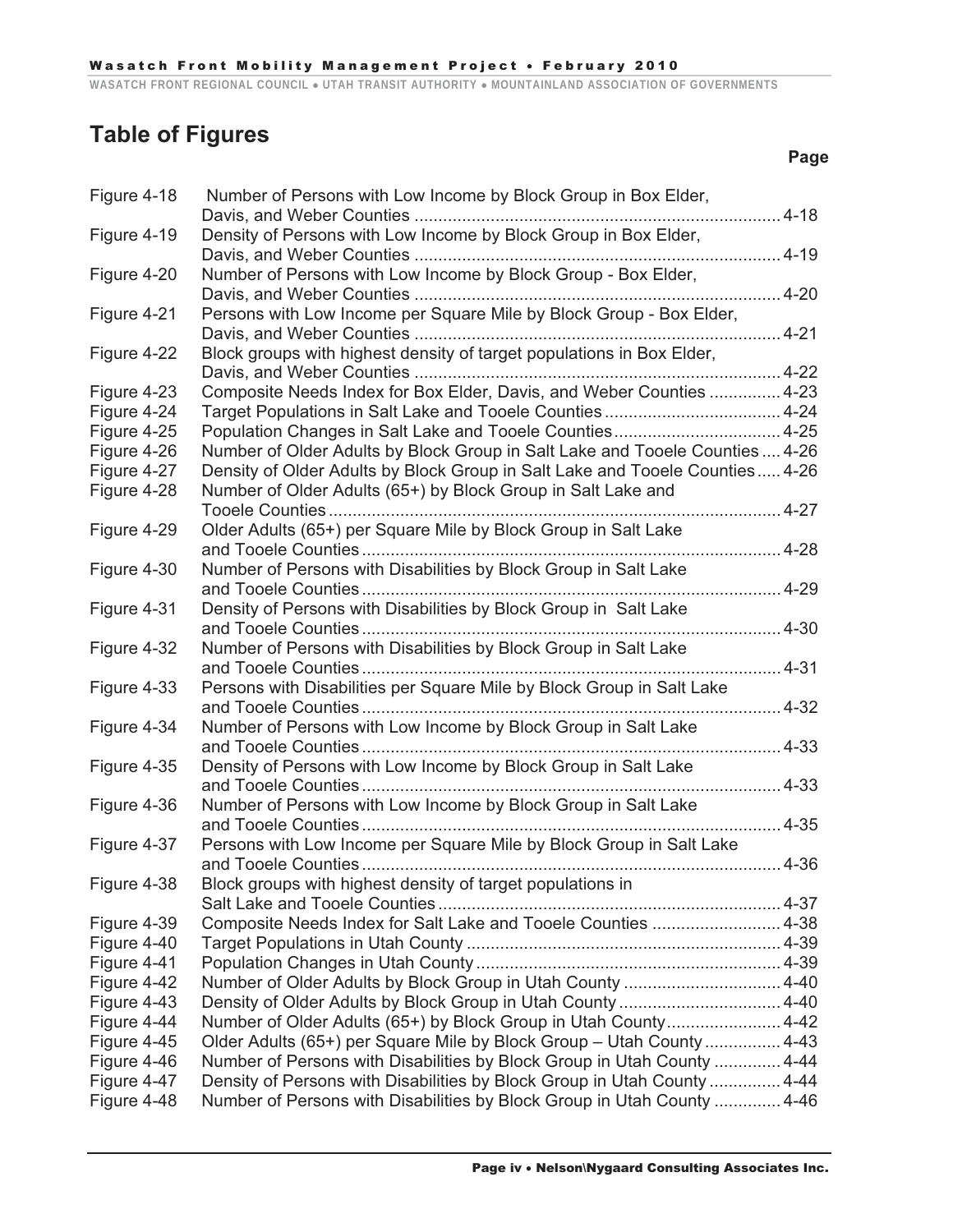#### **Table of Figures**

| Figure 4-49 | Persons with Disabilities per Square Mile by Block Group in Utah County 4-47 |
|-------------|------------------------------------------------------------------------------|
| Figure 4-50 | Number of Persons with Low Income by block group in Utah County  4-48        |
| Figure 4-51 | Density of Persons with Low Income by block group in Utah County  4-49       |
| Figure 4-52 | Number of Persons with Low Income by Block Group in Utah County 4-50         |
| Figure 4-53 | Persons with Low Income per Square Mile by Block Group in Utah County  4-51  |
| Figure 4-54 | Block groups with highest density of target populations in Utah County 4-52  |
| Figure 4-55 |                                                                              |
| Figure 5-1  | Top 10 ADA Paratransit Stops in the Northern Subregion5-3                    |
| Figure 5-2  |                                                                              |
| Figure 5-3  | Human Service Organizations in the Northern Subregion 5-5                    |
| Figure 5-4  |                                                                              |
| Figure 5-5  | Major Employers in the Northern Subregion (Over 1,000 employees)  5-7        |
| Figure 5-6  |                                                                              |
| Figure 5-7  | Employment Density and Major Employers in the Northern Subregion  5-9        |
| Figure 5-8  |                                                                              |
| Figure 5-9  | Human Service Organizations in the Central Subregion5-11                     |
| Figure 5-10 |                                                                              |
| Figure 5-11 |                                                                              |
| Figure 5-12 | Major Employers in the Central subregion (Over 2,000 employees)  5-17        |
| Figure 5-13 |                                                                              |
| Figure 5-14 | Employment Density and Major Employers in the Central Subregion  5-18        |
| Figure 5-15 |                                                                              |
| Figure 5-16 |                                                                              |
| Figure 5-17 |                                                                              |
| Figure 5-18 |                                                                              |
| Figure 5-19 | Major Employers in the Southern subregion (Over 1,000 employees)  5-23       |
| Figure 5-20 |                                                                              |
| Figure 5-21 | Employment Density and Major Employers in the Southern Subregion  5-24       |
| Figure 6-1  |                                                                              |
| Figure 7-1  | Strategies for Mobility Improvements and Transportation Coordination  7-7    |
| Figure 7-2  |                                                                              |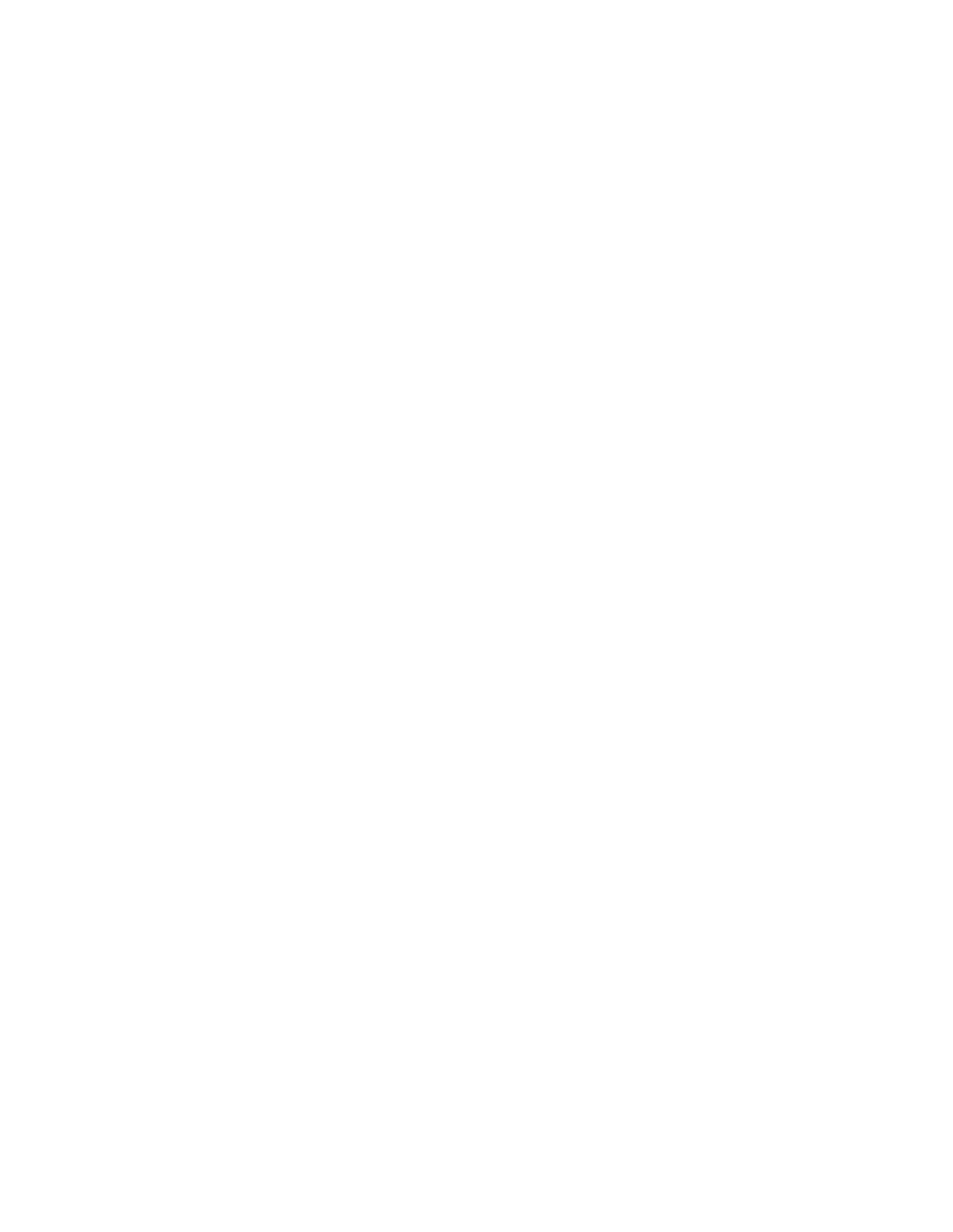## Executive Summary

#### Introduction

The Wasatch Front Mobility Management Project was a year-long project, conducted from January 2009 through January 2010, with the focus of designing a mobility management program for the coordination of community transportation services in the Utah Transit Authority (UTA) service area. Funding for the project included Job Access and Reverse Commute (JARC) grants (5316) and New Freedom grants (5317), local match from Wasatch Front Regional Council, Mountainland Association of Governments and Utah Transit Authority as well as CBDG funding in Utah County.

**The Project Team:** The project was conducted by the team of Nelson\Nygaard, WCEC Engineers and Westat, under contract to the Wasatch Front Regional Council (WFRC), on behalf of WFRC and its co-sponsors, the Mountainland Association of Governments (MAG) and the Utah Transit Authority, all of which were represented on the project's Steering Committee.

**Key Definitions:** Prior to summarizing the findings and the recommendations of the project, it is important to clarify the definitions of three frequently-used phrases:

- - **Community Transportation:** Any public transportation service or human service agency transportation service or program, whether it be provided by a public or private entity, that *focuses* on transportation for older adults, persons with disabilities and/or persons with low income.
- - **The Coordination of Community Transportation:** Ways in which organizations can work together to share information and resources in providing transportation to those populations which rely on community transportation services. In this context, the goal of coordination is to better utilize funding that currently is supporting community transportation services in the region and to leverage additional funding to expand current services and/or introduce new mobility options for these transit-dependent populations.
- - **Mobility Management.** This is the program that will support the above goal. For the customer, mobility management focuses on improving the mobility of customers that rely on community transportation services by coordinating information and services. For the providers (i.e., those organizations that operate, purchase, or fund community transportation services), the focus of mobility management programs are to help providers increase efficiency by coordinating support services and the transportation services themselves. The goal of both is to improve mobility.

**Coordination Truisms:** It is also important to emphasize some coordination truisms that have shaped the mobility management program for this region:

- - There are many different ways to coordinate information and services, ranging from the very simple to the very complex. All are beneficial. All require trust.
- Coordination requires an inclusive process to generate that trust and to maximize participation.
- Coordination requires a champion a point person, an organization, or a group that wants to make coordination succeed. It is very difficult to implement and sustain such efforts without that champion.

**Scope of Work:** The scope of work for the project focused on (1) developing an inventory of community transportation services throughout the project area; (2) identifying where the three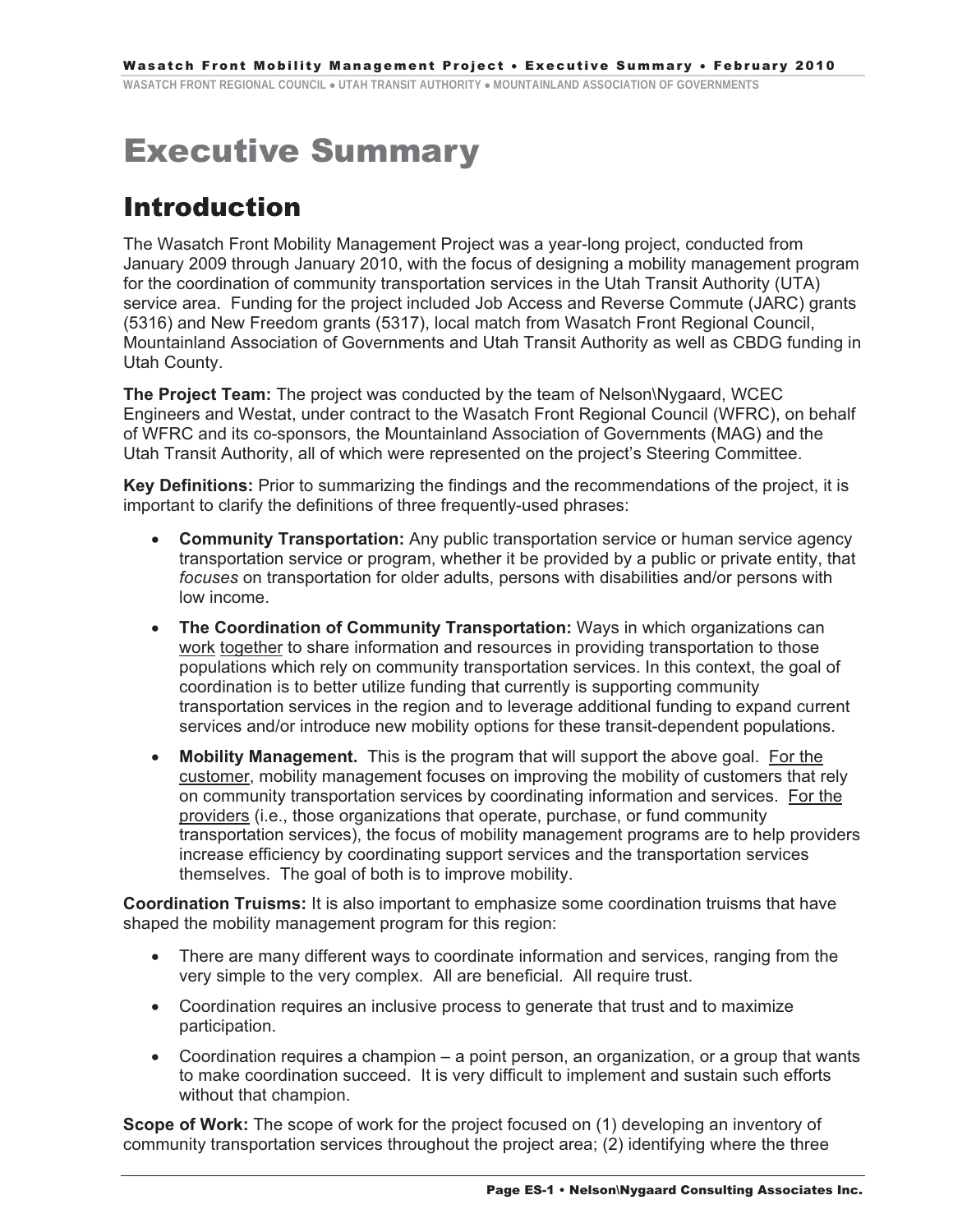target populations lived and where and when they needed to go; (3) comparing the inventory with the needs to identify unmet needs and service redundancies; (4) developing strategies to address those shortcomings; and (5) the development of service and business plans for certain strategies that the Steering Committee deemed to be "high priority."

**Outreach:** In addition to building upon information previously collected in SAFETEA-LU coordination plan efforts undertaken within the project area, the consulting team conducted a high level of outreach to stakeholders and the general public. This consisted of open houses, workshops, and focus groups conducted throughout the region. Information about these outreach efforts and draft documents were made available on the project website. At the close of the project, the team put on a highly successful "Mobility Management Summit" in January 2010 to present the results of the project and suggest next steps.

### Summary Findings

In the Final Report, the inventories and unmet needs were identified separately for three subregions: (1) Box Elder, Weber, and Davis Counties; (2) Salt Lake and Tooele Counties; and (3) Utah County. The summary findings below present the collective inventories and set of unmet needs.

**Inventory of Transportation Services Available to the General Public.** The UTA provides several different transportation services available to the general public. These include FrontRunner (commuter rail), TRAX (light rail), express bus, fixed and flex local bus routes, vanpools and ride-matching and trip planning services. In the private sector, information was collected on 61 private bus and shuttle operators, 37 limousine / livery companies, and 18 taxi companies.

**Inventory of Community Transportation Services.** A survey of community transportation service providers was conducted. This survey identified over 100 providers of community transportation service in the project area. The largest of these programs are:

- **UTA ADA Paratransit Service** The UTA maintains a call center to handle the reservations and scheduling functions. The UTA also dispatches and operates its own UTA Paratransit fleet in Salt Lake County. The UTA contracts with MV Transportation in the northern counties and Utah Valley Paratransit in Utah County. Systemwide, paratransit ridership totaled **472,400** trips in 2008, nearly 60% of which are directly served by the UTA. In total, the UTA supplies over 100 vehicles for this service.
- **Division of Services for Persons with Disabilities (DSPD).** DSPD supports a network of human service agencies that focus on providing services to persons with developmental and cognitive disabilities. Many of these agencies operate their own transportation services to link clients with agency provided services (e.g., training) and to get to work sites. DSPD also utilizes UTA Paratransit for some of its clients. These latter trips are included in the UTA Paratransit total above. Other DSPD-funded trips directly served by the agencies in the region total approximately **331,600** trips per year.
- $\bullet$  **Medicaid Non-Emergency Medical Transportation.** Most Medicaid-sponsored Non-Emergency Medical Transportation (NEMT) trips are arranged through the Division of Health Care Financing's (DHCF) statewide transportation broker (PickMeUp), which also operates an extensive fleet. Many NEMT trips are served on UTA Paratransit and are included in the total above. Others are directly served by PickMeUp and total approximately **52,700** trips per year.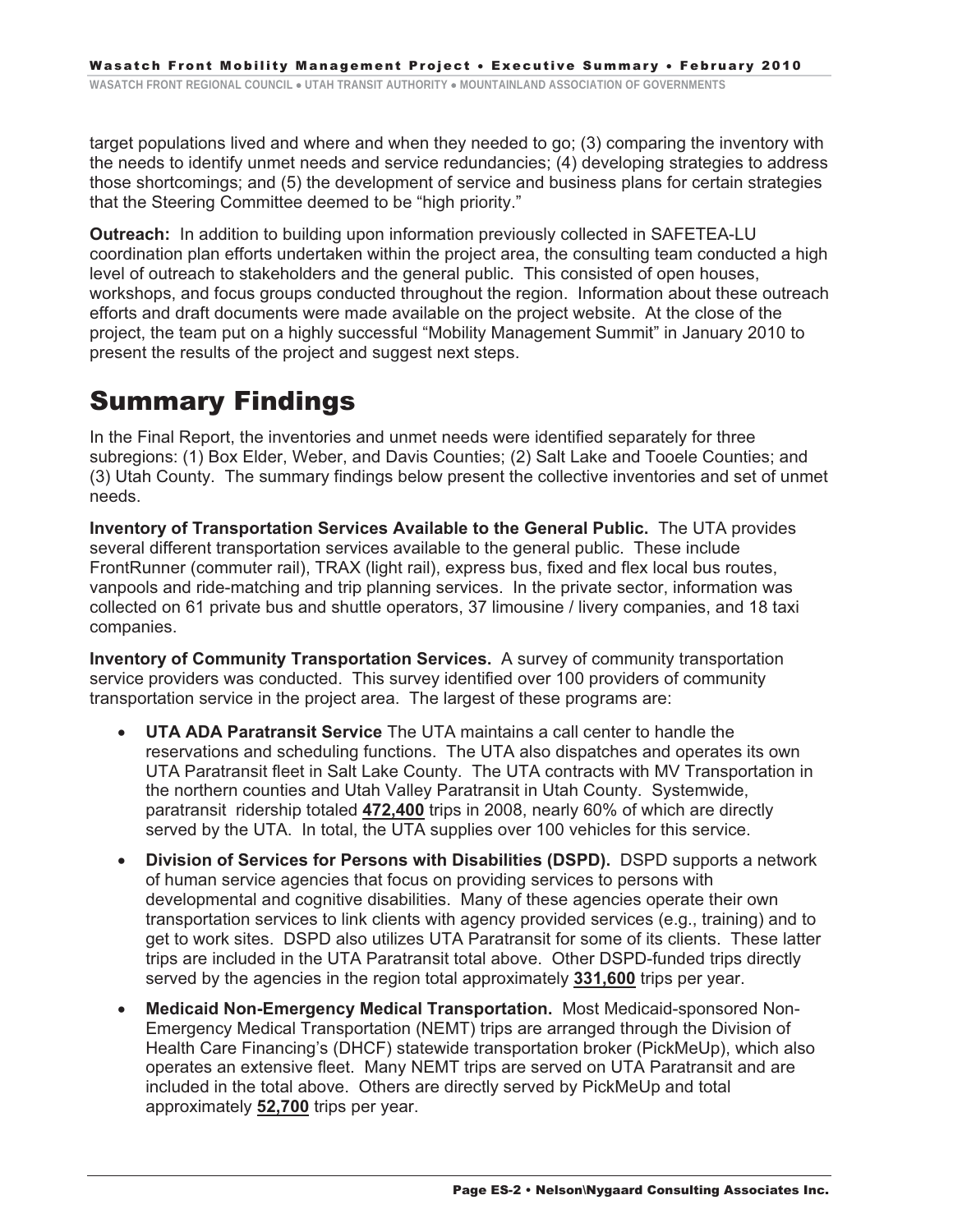$\bullet$  **Senior Transportation Programs.** Several of the counties in the region operate or contract for county-wide senior transportation programs, in addition to vans that are supplied to senior centers scattered throughout the region and volunteer driver programs which provide another mobility option. The largest countywide programs are: (1) Salt Lake County Aging Services provides approximately **50,000** trips per year to medical and other appointments and shopping; (2) *The Ride*, a transportation program serving Weber and Morgan Counties, provides 44,900 trips per year, of which **36,900** are provided to seniors; and (3) Utah Valley Paratransit, under contract to MAG's Aging Services, serves **11,700** trips per year.

**Constrained Mobility.** Despite all the services, which do go a long way to addressing transportation needs of seniors, persons with disabilities, and persons with low income, the mobility of these three populations is still limited. This is because:

- - These individuals do not know about all of these services. And, for those that do know about services, understanding how to access and/or navigate these services can be challenging.
- -Many of these services have limited service areas; needed destinations are out-of-reach.
- - Many of these services have limited service hours; most operate during weekday business hours but have limited or no service on weekday evenings and weekends; many can't access evening or early morning jobs; many can't get to school, training, or essential services offered during the evenings; many can't visit family and friends; many can't get to church.
- $\bullet$  Many of these services have limited eligibility, limited destinations, and limited trip purposes.
- Commercially-available transportation services are unaffordable for many.
- -Service providers don't have the funding to expand to address these unmet needs.

**Existing Coordination.** Recognizing that coordination can help improve cost efficiency, and in some cases improve service quality as well, organizations have initiated coordination in several ways. Some organizations purchase service from other existing service providers. For example, the UTA purchases service from Utah Valley Paratransit, taxi companies, and Tooele County's senior program. As mentioned above, both DHCF and DSPD purchase service from the UTA. The Division of Vocational Rehabilitation utilizes the Brigham City Senior program for transportation. And, PickMeUp utilizes private carriers when it is a more cost efficient option. In another example of coordination, the UTA supplies discount bulk fuel to DSPD-funded agencies operating UTA-supplied vehicles. The Ride program in Weber County, also mentioned above, is an example of a flex travel voucher system which can be used for any existing transportation service, including volunteer drivers and friends and family willing to drive. And, the the Utah Council for the Blind has in place a half-price taxi voucher program for its clients.

Other agencies have sought to coordinate through participation in the Utah United We Ride working group or through involvement with the Utah Urban and Rural Specialized Transportation Association (URSTA). In this capacity, agencies are already sharing information and training resources, which has helped lay the foundation for future coordination.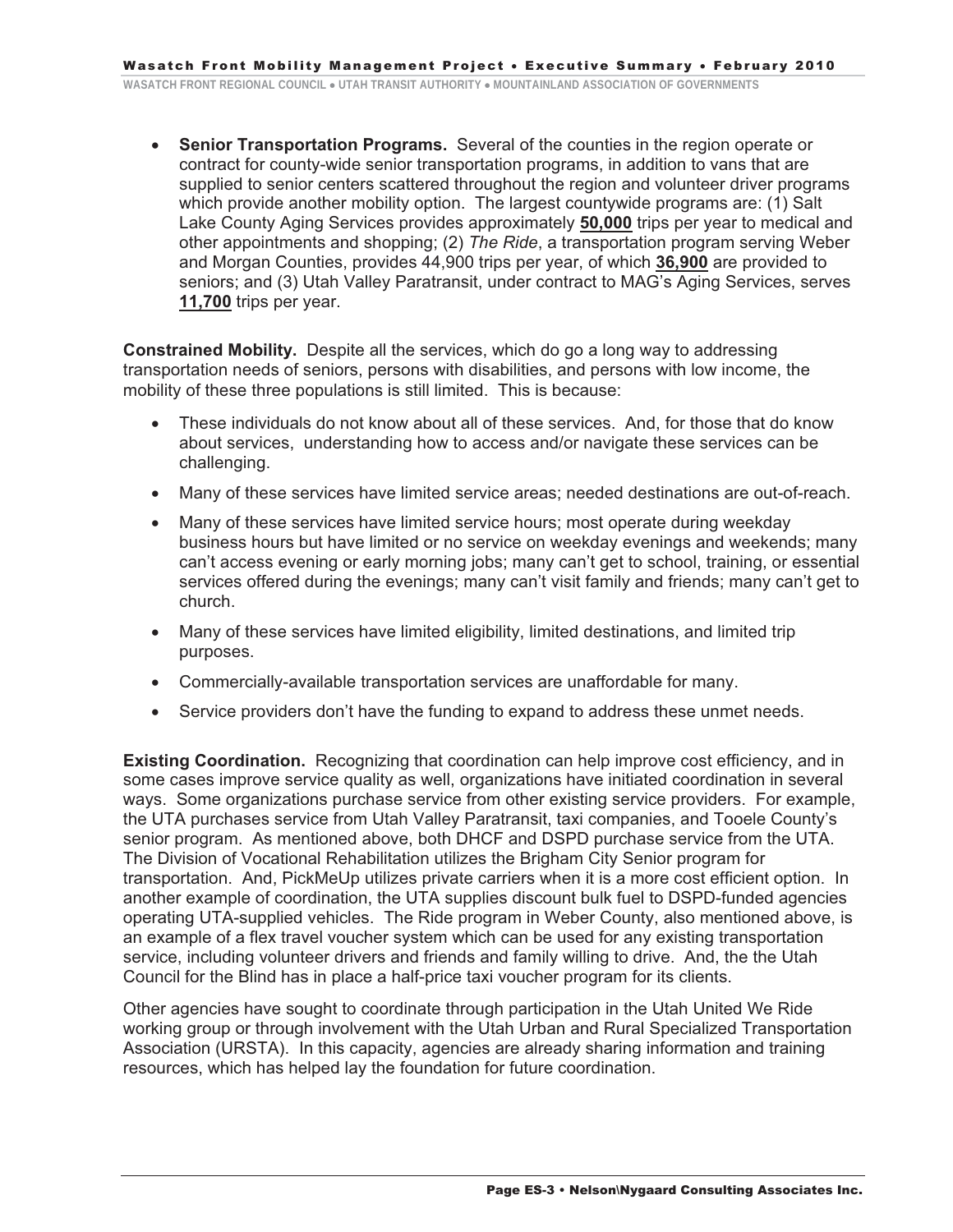#### Development and Phasing of Strategies

The above are all good examples of coordination. The problem isn't that agencies aren't coordinating. Rather, there is much that can be done to improve service through even more coordination, especially given the increasing demands on limited resources and the yet-realized opportunities. Consequently, the consulting team developed a series of coordination strategies designed to build on current successes to better meet unmet needs.

The development of these strategies utilized input from providers, stakeholders, focus group participants, and attendees of the public open houses. The consulting team also borrowed from national best practices and examples. Approximately 16 to 20 strategies were developed and grouped into three phases as follows:

- $\bullet$  **Phase 1 strategies** are those that would initially focus on developing local coordination efforts, and are on the critical path to implementing more advanced strategies. They also are designed to institute partnerships among local service providers. The first, most critical strategy is the formation of Regional Coordination Councils (RCCs), and the hiring of Regional Mobility Managers to help local groups pursue coordination and mobility management efforts, and if appropriate to help these groups form Local Coordinating Councils (LCCS). For example, a Regional Mobility Manager might facilitate the sharing of information, policies, and procedures (e.g., vehicle specifications, driver training curriculum) among local service providers. For the customers, the Mobility Manager might put together and disseminate a directory of community transportation services – a onestop place to access information.
- $\bullet$  **Phase 2 strategies** build upon the Phase 1 strategies and introduce new local coordinated services and coordination efforts that also focus on building partnerships with UTA. For example, the Mobility Manager might staff an information and referral helpline, providing rudimentary trip planning assistance for community transportation service customers. The Mobility Manager might also implement a travel voucher and/or taxi subsidy program, noting that an infusion of accessible taxis should go hand-in-hand with the latter. For service providers, coordination strategies to implement might include sharing support staff/resources; joint purchasing of fuel, maintenance, insurance; centralizing resources (such as back-up drivers, volunteer drivers/escorts/bus buddies). Lastly, a key Phase 2 strategy involves UTA co-sponsoring locally-operated services that would augment and link with current UTA services.
- $\bullet$  **Phase 3 strategies** build upon the local (Phase 1 and 2) coordination efforts, expand upon the co-mingling of compatible trips sponsored by different funding sources, and ultimately can involve better coordination of regional services and travel. These strategies are typically more complex and require a longer lead time to implement. For the customer, these strategies might include enhanced trip planning, regionalizing the travel voucher and/or taxi subsidy programs, and regionalizing a one-stop call center for trip requests and information. For the service providers, these Phase 3 strategies might include purchasing service from another provider (expanding upon what is already done in the region), and consolidating functions, such as call-center and brokerage functions, if not operations as well.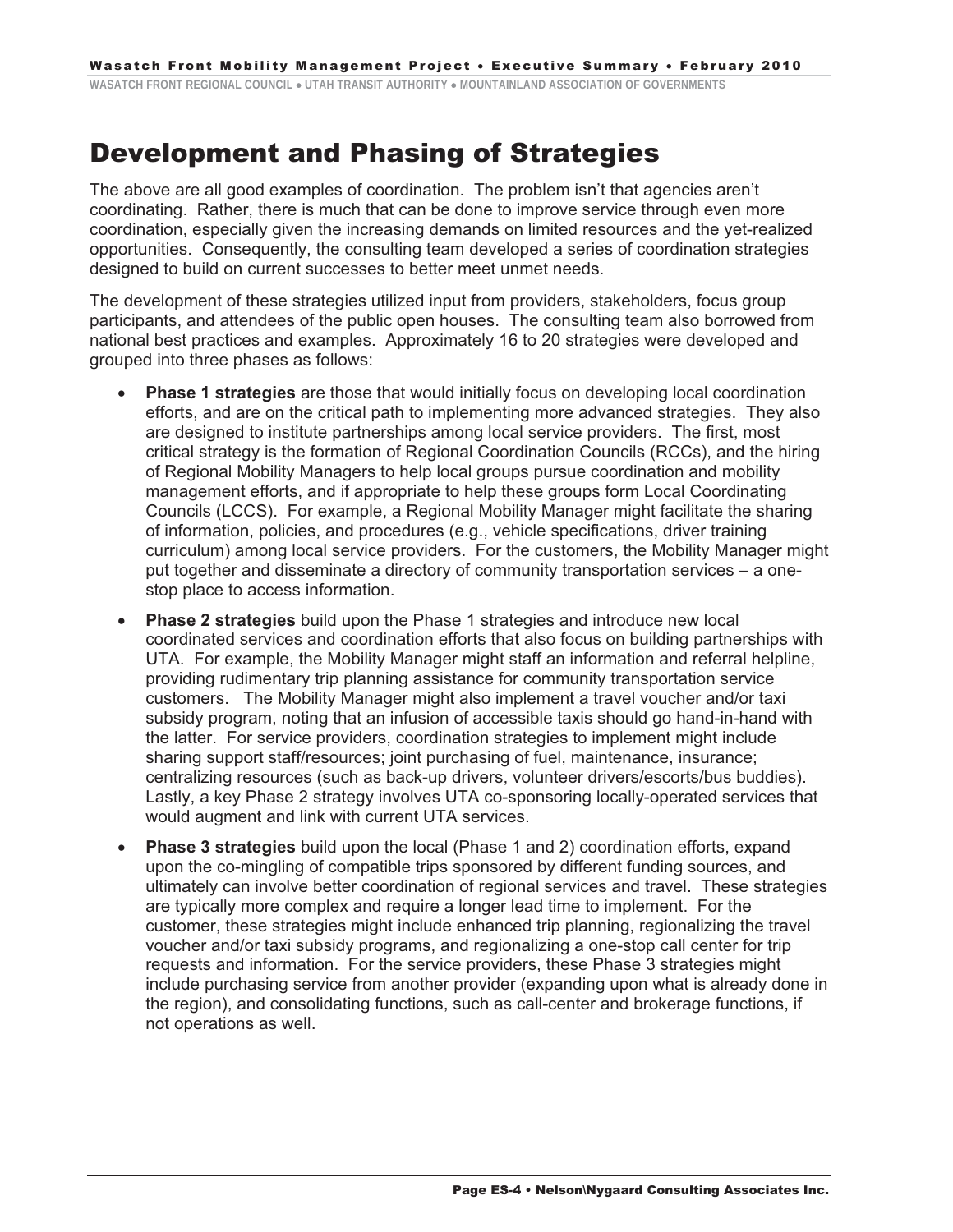### Service and Business Plans

The following strategies were selected by the Steering Committee for further development. Service and Business Plans were prepared for each. The Steering Committee deemed many of the other strategies to be equally as worthy, and in some cases, even more so. That said, an additional criteria for their selection was whether or not there was already an existing example within the region that could be used a template. So, in the case of a travel voucher or taxi subsidy systems, while the Steering Committee would like to see this kind of Phase 2 strategy expanded within the region, the Steering Committee selected other strategies because there were not already examples of these in the region.

**Phasing of Coordination/Mobility Management Strategies** 

|         | For the Customer                                                                                                                  | For the Service Provider                                                                                                                                                                                       |
|---------|-----------------------------------------------------------------------------------------------------------------------------------|----------------------------------------------------------------------------------------------------------------------------------------------------------------------------------------------------------------|
| Phase 1 | Formation of RCCs/LCCs; creation<br>& dissemination of centralized<br>directory; one-stop access for<br>information and referrals | Formation of RCCs/LCCs; facilitation of<br>sharing policies and practices (e.g., grant<br>applications, vehicle specifications, training<br>curriculum)                                                        |
| Phase 2 | Rudimentary trip planning; and local<br>user-side travel vouchers or taxi<br>subsidy programs                                     | Local sharing of support staff and resources;<br>joint purchasing of fuel, maintenance,<br>insurance, vehicles, software; centralization<br>of resources (e.g., back-up drivers,<br>volunteers); trip swapping |
| Phase 3 | Enhanced trip planning; and one-<br>stop call center for requesting trips                                                         | Purchasing service from another provider;<br>consolidation of call center functions; (more)<br>co-mingling of customers; consolidation of<br>operations                                                        |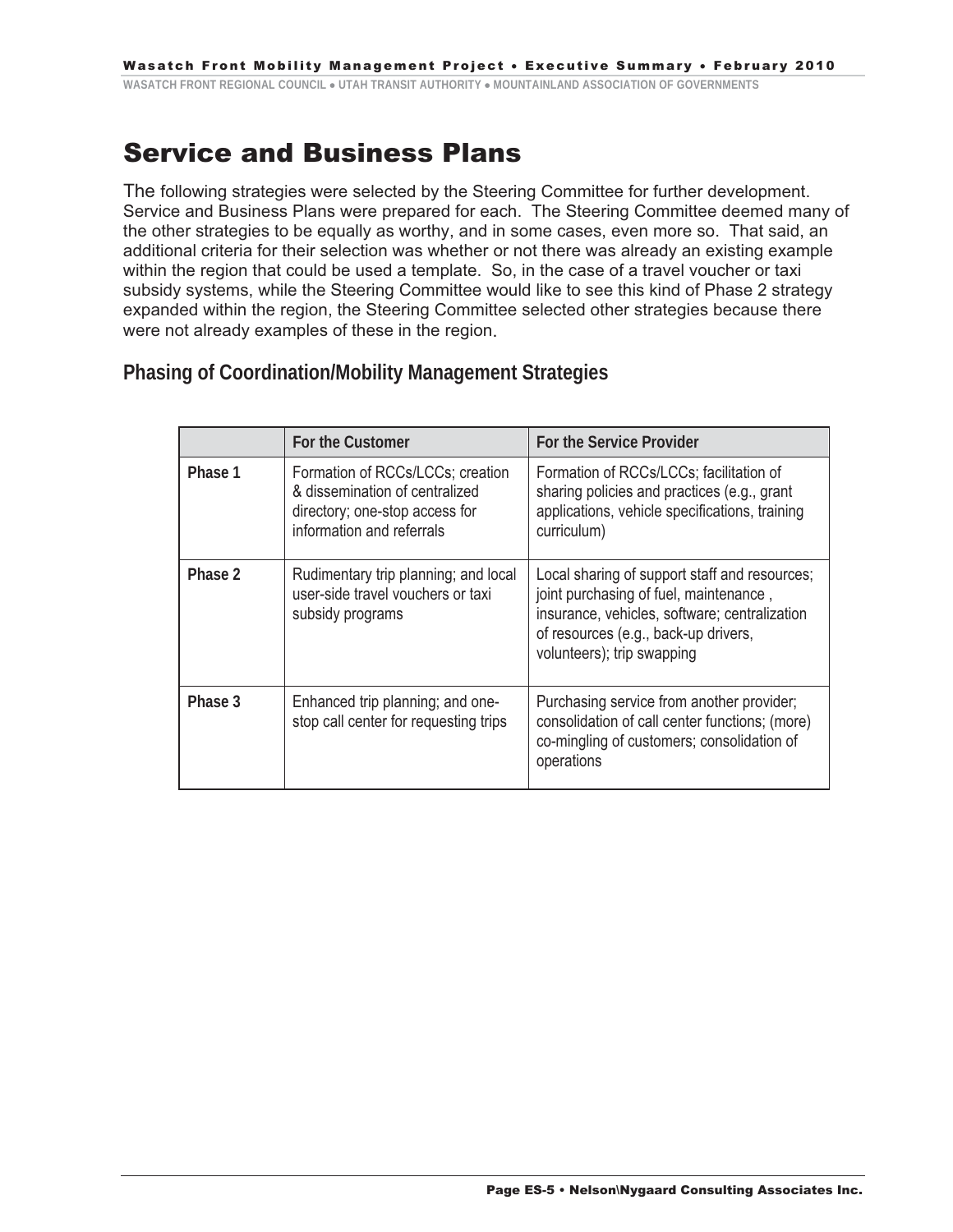#### **Phase 1 Strategy: Form Regional/Local Coordinating Councils; Hire Mobility Managers**

**Project Description.** This project involves forming Regional Coordinating Councils (for Community Transportation) – one for the WFRC region and one for the MAG region. The two organizations (WFRC and MAG) would each hire a full-time Mobility Manager, with WFRC "purchasing" some time from the MAG Mobility Manager, given the more extensive demands that are initially likely for the WRFC region. The objectives of this strategy center on forging partnerships among the key stakeholders and championing/implementing local coordination and mobility management activities.

The role of the Regional Coordinating Councils (RCC) would be to establish the mobility management program for the region; foster, organize and guide coordination efforts within the region and at the local level; provide feedback to state agencies involved in community transportation; and seek grants for coordinated projects in the region.

The role of the Regional Mobility Managers would be to help establish and serve as staff to the RCCs; help establish Local Coordinating Councils (LCCs) as needed; serve as liaison between RCCs and LCCs; serve as communication lead for RCCs and LCCs; help seek funding for, plan, implement, and possibly manage regional/local coordination efforts (e.g., centralized directory); help prepare the RCC and LCC action plans; and track and evaluate results.

**Costs.** Expenses (labor and direct expenses) are estimated to total approximately \$200,000 for the first year. If WRFC purchases 16 hours a week of the MAG's Mobility Managers time, the cost split between the regions would be approximately \$140,000 for WFRC, and \$60,000 for MAG.

**Funding.** Potential federal funding sources include FTA transit operating funding (5307 and 5311 for urban and rural areas, respectively), Job Access Reverse Commute program funding (5316); New Freedom program funding (5317) and even Transportation for Elderly & Disabled program funding (5310), the latter depending on state policies adopted by UDOT. Possible other federal funding sources include programs from the Department of Health and Human Services (Aging, Medicaid, TANF, Social Service Block Grants, and Community Service Block Grants), the Department of Labor (Workforce Investment Act); and the Department of Housing and Urban Development (Community Development Block Grants).

**Implementation.** It is recommended that this strategy be implemented immediately so as not to lose the momentum built up during the Wasatch Front Mobility Management Project. Because the other Phase 1 (and Phase 2 and 3) strategies are dependent on first putting into place an RCC and a mobility management program in each region, it will likely take 4 to 6 months to fully implement this strategy.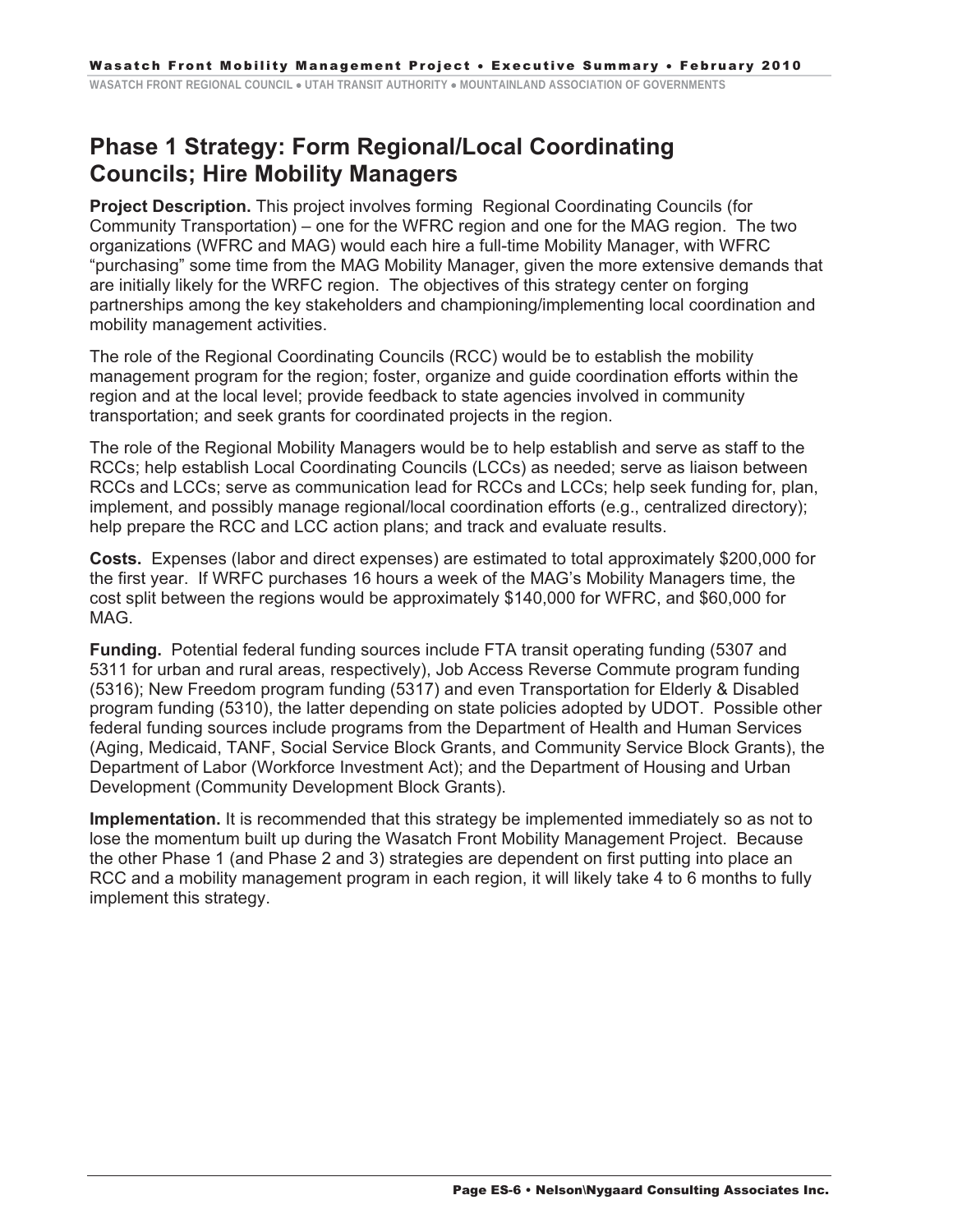#### **Phase 2: Sharing Resources / Driver Training**

**Project Description.** This project involves developing a joint driver training program. It would , build upon the UTA's program but involve other participating organizations who could add other program elements, as needed, sharing in the costs for their drivers who take advantage of this program. The primary building block for this project is the UTA's paratransit driver training because it is already applicable to community transportation services. One approach would be for other agencies to borrow curriculum and directly train their driver trainees; however, we believe it would be more fruitful for driver trainees from other agencies to attend applicable UTA classroom and possibly behind-the-wheel training sessions, especially given the UTA's willingness to amend / add to training program to cover requested topics.

**Objectives.** The objectives are to reduce the cost of training drivers for both the UTA and the other participating organizations – through economies of scale – while also improving service quality made possible by adding to the curriculum the best aspects of other driver training programs. Agency operators with limited driver training resources would be able to access a more comprehensive driver training program. And, "raising the bar" not only can result in improved service quality, but safer service, which can have a positive effect on insurance costs as well.

**Cost and Savings.** It has been estimated that the UTA spends about \$2,500 annually per driver for driver training. If the UTA offers training at marginal cost or cost of materials for classroom sessions, potential annual cost savings for participating agencies could range from \$250 to \$1,250 per driver.

**Funding.** It is anticipated that the cost of modifying curriculum could be split between the UTA and the participating agencies. The FTA's RTAP program could provide funding for new training materials. FTA New Freedom program could also be used for development of new curricula.

**Implementation.** Such a program could be implemented at any time. It would likely take 1 to 3 months to establish cost sharing details; and 1 to 3 months to develop simple modifications to the curricula. More substantive changes might require an additional 1 to 3 months.

#### **Phase 2: Sharing Resources / Joint Fuel Procurement**

**Project Description.** This project would involve allowing other agencies to take advantage of tax credit opportunities inherent in the fuel card program UTA uses for its vanpool service. The UTA uses a "Fuelman" subscription fleet card for its 400+ vanpool vehicles, through a contract arranged by the Utah Department of Administrative Services. While there is a 3% fee for this service, state gasoline taxes, federal gasoline taxes and other credits are deducted from the cost of fuel. The UTA has estimated that it has achieved a net fuel cost savings (including the 3% fee) of 13%, not to mention a secondary benefit of added controls for its fleet managers.

**Objectives.** The primary objective of this project is to reduce the cost of fuel for participating agencies. Fuel costs typically reflect 16% of total operating costs for paratransit. If a net 13% savings on fuel price can be achieved, the overall cost reduction would be about 2%. This does not include any labor costs associated with fueling. This cost reduction could then be used to offset recent funding cuts, to keep up with growing demand, or to expand service.

**Possible Participants.** Prospective participants include those agency operations with the biggest fleets (and fuel consumption). Many of these are agencies sponsored by DSPD. These include Columbus Community Center, North Eastern Services, Valley Mental Health, Wasatch Mental Health, and Work Activity Center. Other providers with large fleets include Utah Valley paratransit and PickMeUp.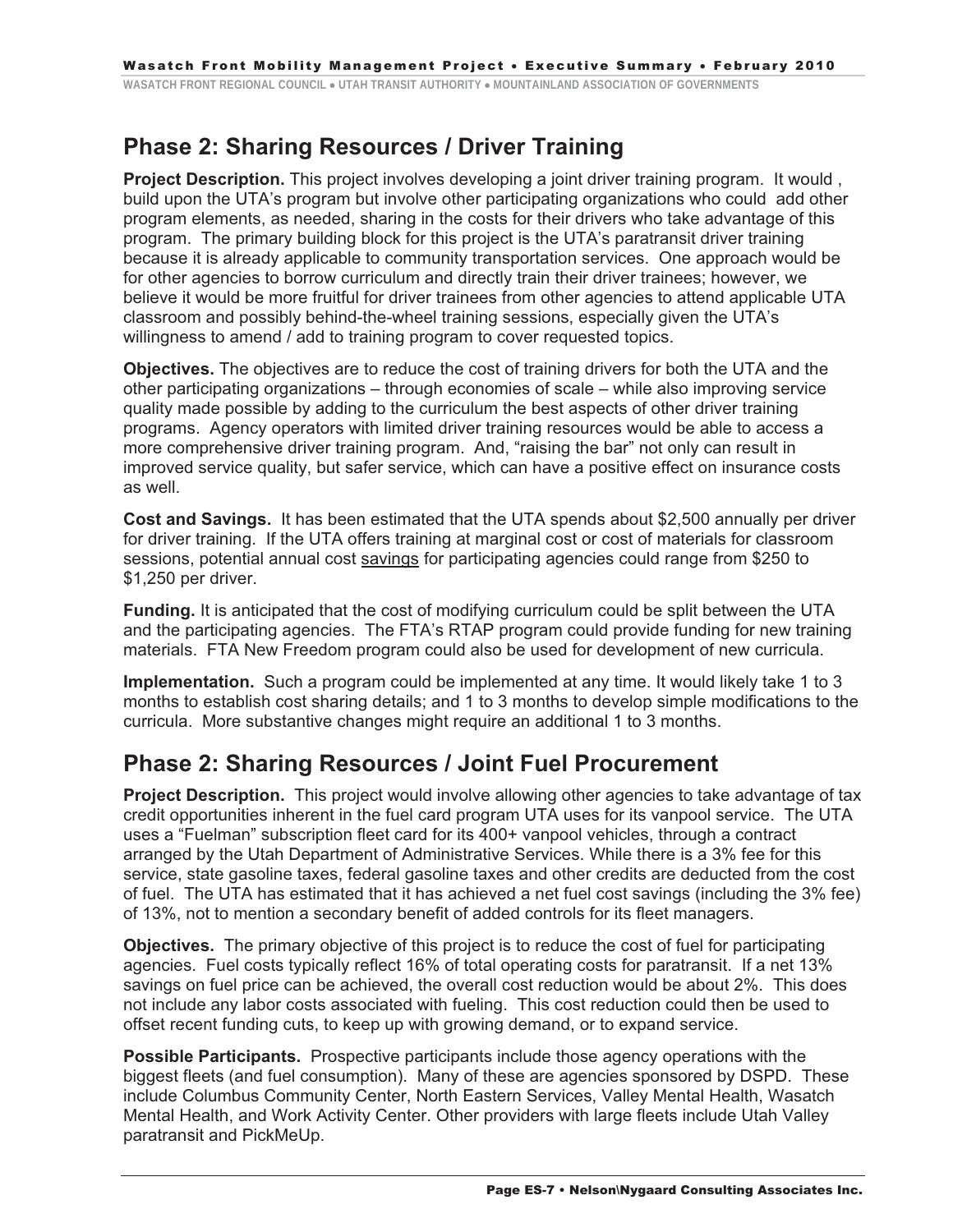**Costs.** There would be no costs associated with this project, except for additional program administration at Department of Administrative Services, which currently amounts to about 5 hours per week for vanpool program.

**Implementation.** This project could be implemented at any time. It would likely take 1 to 3 months to identify partners, establish protocols, and train drivers to use the new cards.

#### **Phase 2: Co-Sponsorship of Locally-Operated Transportation Services**

**Project Description.** This project involves UTA partnering with local municipalities (or other organizations) to create new local services (e.g., a local circulator or shuttle service) that augments UTA service. UTA would provide (used) accessible vehicle(s) at a nominal cost to each partner and cover the cost of maintenance, fuel, and driver training and provide the marketing know-how. Meanwhile, the partnering municipality or organizational partner decides what type of service it wants, plans the service, provides the driver(s) and advertises the service.

**Objectives.** The objective of this project is to enable partners to inexpensively introduce needed services that enhance local mobility and connect with UTA services. This program would help municipalities and organizations that otherwise could not afford to operate a service, and provide new mobility options for residents of municipalities not served or underserved by UTA. For example, service could focus on early morning / late evening work trips (e.g., to hospitals) and/or provide connections with UTA service at key times and otherwise provide intra-municipality circulation at other times. As a secondary benefit, it provides UTA with a way to "test the waters" for new local UTA service.

**Possible Participants.** Possible participants might include: suburban municipalities - outside or straddling UTA service area; human service agencies; Transportation Management Associations (TMAs); shopping complex management companies; hospitals and educational institutions; large business/industrial parks; residential complexes; retirement homes; and even local recreational programs.

**Costs.** It is estimated that a simple, fixed community bus route, for example, might cost about \$225,000 per year to operate, with UTA covering approximately \$75,000 in costs and the partner covering about \$150,000 in expenses, noting that driver-related costs are the highest element of any operations cost structure.

**Funding.** Potential funding sources for this project include the same FTA sources listed for the Phase 1 project. Sources for the local match might include the general municipal fund (or primary organizational fund), fees in the case of a developer, management company, or association, private foundations and/or philanthropic organizations; and rider fare revenue.

**Implementation.** This project too can be implemented at any time. We estimate it would likely take 8 to 12 months to obtain funding, develop an operations plan, develop a marketing plan, hire and train staff, market new service, and start up service.

#### **Phase 3: Regional Broker – Call Center**

**Project Description.** This project involves the UTA building upon its current call center to develop a regional brokerage. Other public agencies, private agencies, and any sponsoring entity would be able to purchase service from the brokerage, similar to how both DHCF and DSPD purchase service for the UTA currently. Depending on the additional volume of trips coming into the system, the UTA would likely have to augment its current service delivery network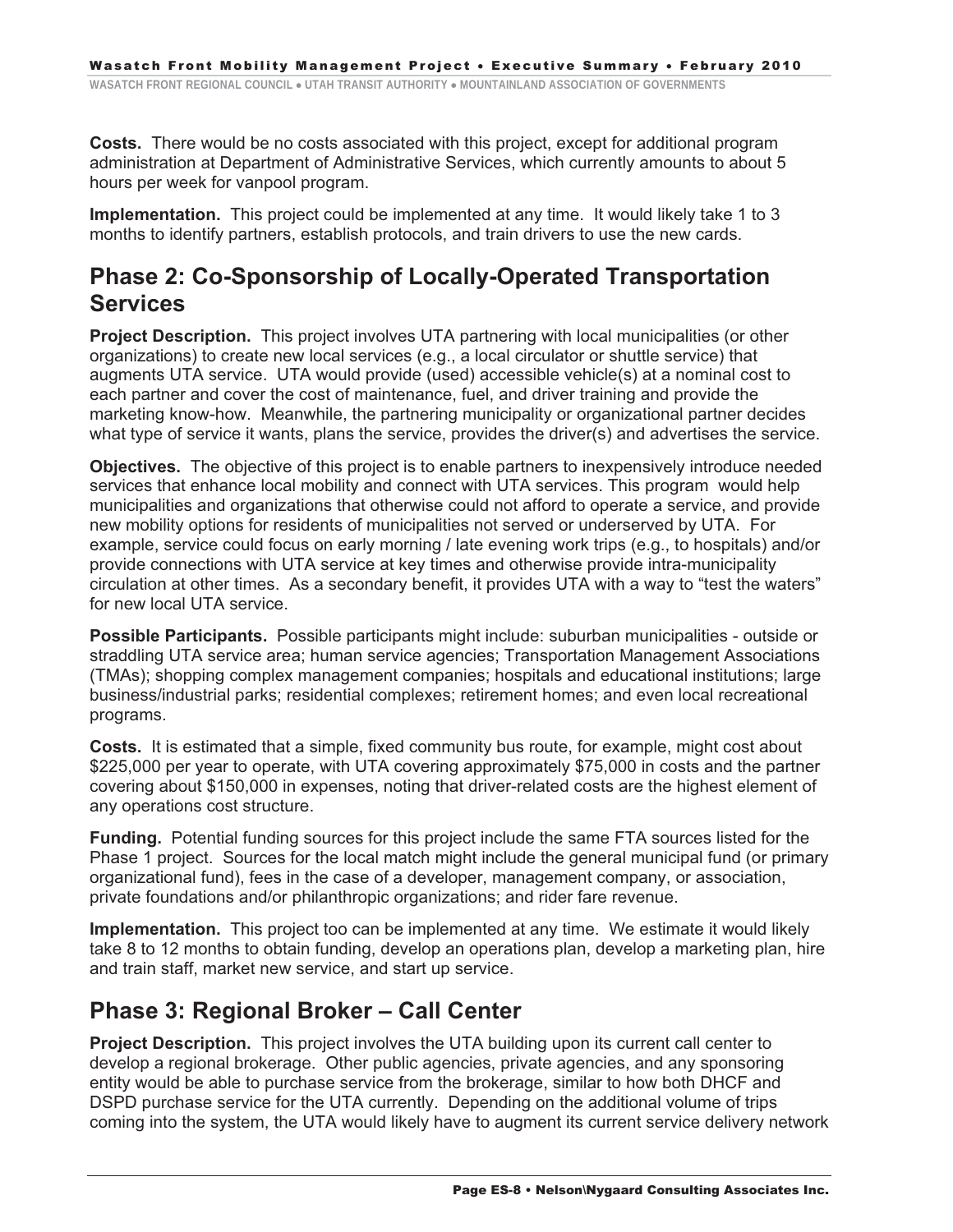with existing providers to the extent feasible. In addition, UTA could possibly take on the regional mobility management functions implemented by WRFC and MAG.

The UTA is the logical building block for a regional brokerage, because it already has a call center; it already has the largest paratransit fleet, and is unlikely to dismantle either. More to the point, UTA already is a broker, with other agencies purchasing service from the UTA, and the UTA contracting with other carriers.

**Objectives.** The objectives of such a project would be to save costs by reducing duplication and to increase cost efficiency through economies of scale. The more trips, the more opportunities there would be to increase productivity, and especially in this case as the trips that would likely come into the system are not as scattered and sporadic as traditional ADA trips currently served by UTA Paratransit. Indeed, there would be many more shared-ride and group trips going to limited destinations (such as hospitals, work sites, training sites, etc.), which should significantly increase productivity. The higher the productivity, the lower the unit cost (per trip). All call taking, scheduling and dispatch functions of participating organizations would be centralized, thereby reducing the current duplication of functions. And a more organized service delivery network would also reduce duplication, as compared to the current scenario where a UTA Paratransit vehicle, a PickMeUp vehicle, an Aging Services vehicle, and a Work Activity Center vehicle all might serve four otherwise compatible trips. If trips of multiple sponsors are co-mingled with ADA trips, the cost per trip of UTA and the other sponsors' cost per trip should be reduced, contingent on the other sponsors paying their fair share of the cost. And for the customers, such a project would provide one-stop shopping – a single point of access -- and more mobility options if efficiencies are utilized to expand service or implement new services.

**Possible Participants.** Prospective participants include any sponsoring organization. Some may participate in the initial implementation; others might take a wait and see stance, and possibly join later. Certainly the higher volume of trips involved, and the more organizations that participate, the more economies of scale will come into play. For purposes of an example only, we looked at the volumes of trips and costs associated with the possible participation of three large programs: the network of DSPD-funded agencies, Medicaid Non Emergency Medical Transportation (NEMT), and Salt Lake County Aging Services. Collectively, these three programs would add 434,300 trips to the 472,400 trips already served by UTA Paratransit, a 92% increase.

**Costs and Benefits**. The UTA call center currently costs about \$2.26 per trip to operate, a figure that is within the range of its peers, noting that the unit cost in Denver is \$2.31 per trip. Thus, at a level of 907,000, the call center would cost approximately \$2,049,800 annually. However, at such a volume, we believe that potential efficiencies could reduce that cost to a range of \$1,814,000 to \$1,841,700 per year, an efficiency gain of between \$208,000 and \$236,000. Meanwhile, UTA Paratransit operating cost is about \$60 per revenue-hour. At a productivity of 1.9 customer trips per revenue-hour (December 2009), the unit cost is \$31.57 per trip. If productivity increases from 1.9 to 2.2 (15% increase), the operating cost per trip can be reduced to \$27.27. The difference of \$4.30 per trip times the additional 472,393 trips yields a potential efficiency benefit of \$2,031,290.

UTA would also have to expand its call center, may need to get new telephone call distribution capabilities, and will likely have to get a new version of the Trapeze software (one that accommodates cost sharing between sponsors). And as mentioned above, UTA will likely have to expand its fleet (needing additional capital funding), but should first consider existing providers as resources.

**Implementation.** Waiting until Phase 1 and 2 strategies have been implemented to generate partnerships and trust will be key. Otherwise, the UTA may find that there are no organizations willing to take the leap of faith, other than the two (DHCF and DSPD) who currently purchase